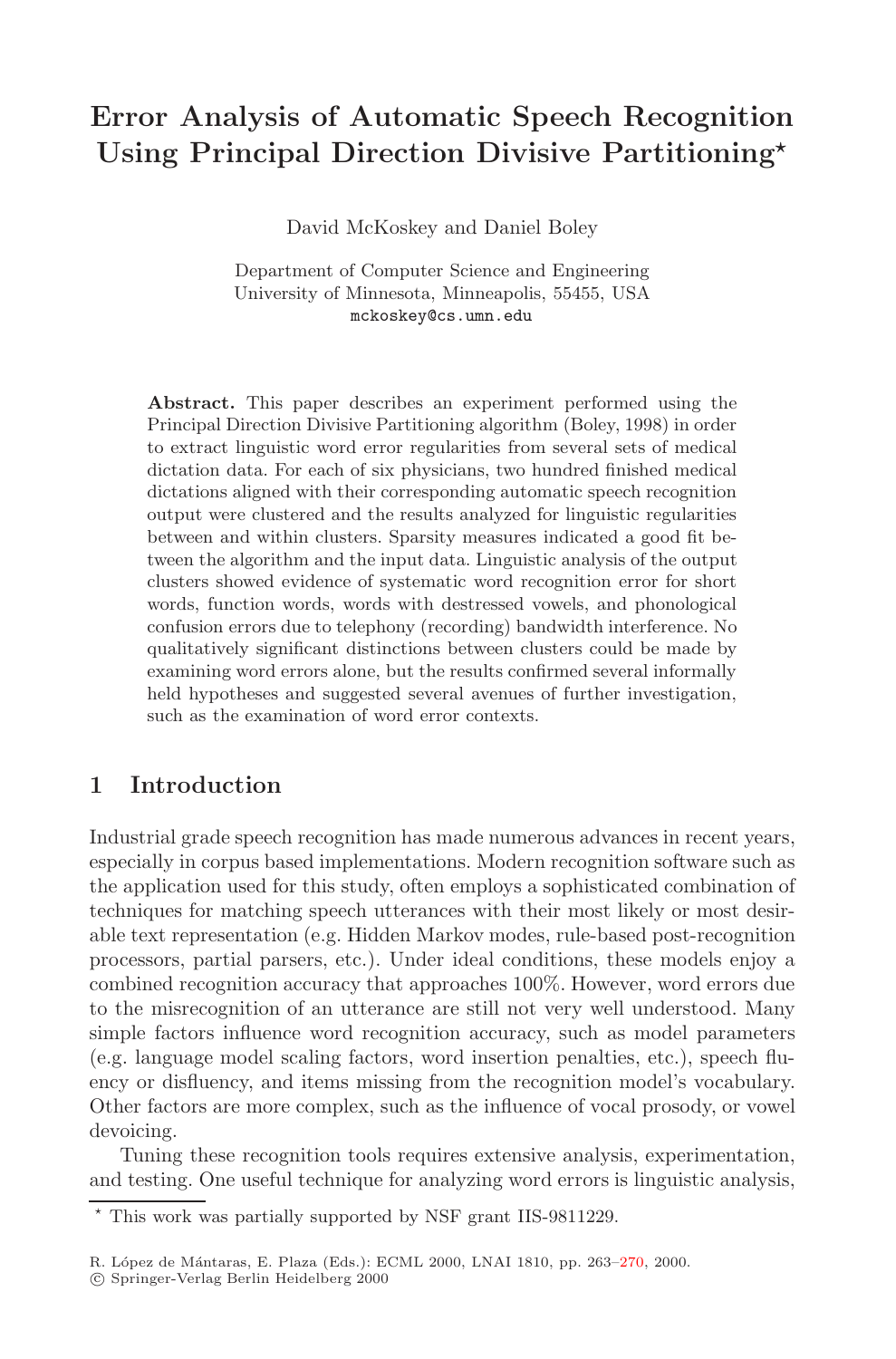<span id="page-1-0"></span>in which one inspects the available data in search of word error exemplars that adequately represent the more general case. Filled pauses ("um" or "ah"), for example, have been successfully modeled using this technique, and have been shown to "follow a systematic distribution and well defined functions" [\[4\]](#page-7-1). As a result recognition accuracy for medical dictation is enhanced by representing the frequency of filled pauses in the recognition model's training data [\[5\]](#page-7-2). Unfortunately, other word errors, such as words mistakenly recognized as filled pauses (e.g. "um" may be mistakenly recognized as "thumb" or "arm")  $\boxed{4}$  are much more difficult to analyze because of their sparsity. In cases where word errors are sparse, error detection by inspection, while still the most accurate of any technique, becomes much more arduous and/or costly.

As part of the Web ACE Project [\[1\]](#page-7-3), the Principle Direction Divisive Partitioning (PDDP) algorithm was originally designed to classify large collections of documents gleaned from the World Wide Web by clustering them on word frequency. Each document is encoded as a column vector of word counts for all words in the document set, and the document vectors combined into a single matrix. The clustering process recursively splits the matrix and organizes the resulting clusters into a binary tree.

The clustering process consists of four steps:

- 1. Assign the input matrixas the initial cluster and root of the output PDDP tree. For the initial iteration, the root node is also the only leaf node.
- 2. Calculate the *scatter value* for all leaf nodes in the PDDP tree and select the node with the largest scatter value.
- 3. For each document **<sup>d</sup>** in the selcted cluster C containing **<sup>k</sup>** documents, assign **<sup>d</sup>** to the left or right child of C according to the sign of the linear discrimination function  $g_c(\mathbf{d}) = \mathbf{u}_c^T(\mathbf{d} - \mathbf{w}_c) = \sum_{i=1}^n u_i(d_i - w_i)$  where  $\mathbf{w}_c$  is the centroid of the current cluster and  $\mathbf{u}_c$  is the direction of maximal variance, or principle direction of C. If  $g_d \leq 0$ , then place **d** into the new left child node of C, otherwise, place **<sup>d</sup>** into the new right child of C.
- 4. Repeat from step 2

The vector  $\mathbf{w}_C \stackrel{\text{def}}{=} \frac{1}{k} \sum_j \mathbf{d}_j$  is the mean or centroid of node C. The *scatter value* used for this study is simply the sum of all squared distances from each document **d** to the cluster centroid **w**, though any other suitable criterion may be used as well. The principle direction  $\mathbf{u}_c$  corresponds to the largest eigenvalue of the sample covariance matrixfor the cluster C. This calculation is the costliest portion of the algorithm, but can be performed quickly with a Lanczos-based singular value solver. The splitting process repeats until either the maximum scatter value of any leaf node is less than the scatter of all current leaf node centroids (a stop test), or until a desired total number of leaf nodes has been reached [\[2\]](#page-7-4).

Two strengths of the PDDP algorithm include its competitiveness with respect to cluster quality and run time. Previous analysis indicates that PDDP run time scales linearly with respect to the density of the input data matrix, not its size [\[2\]](#page-7-4). Studies comparing entropy measures between PDDP and other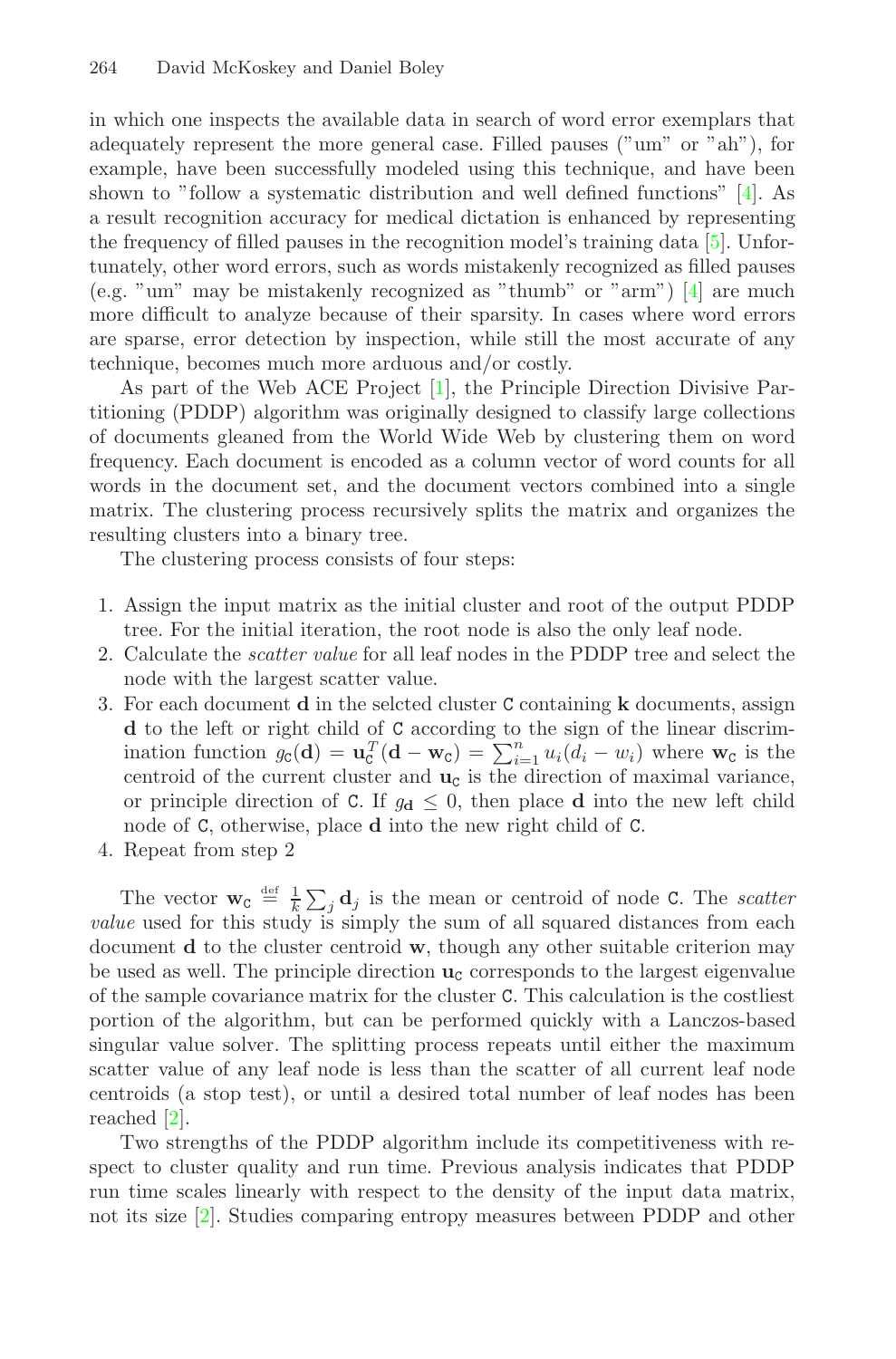<span id="page-2-0"></span>clustering methods (such as Hypergraph or LSI) indicate that PDDP exhibits competitive performance on cluster entropy ("cluster quality") measures [\[2\]](#page-7-4). For these reasons, the PDDP algorithm was seleted to cluster several sets of medical dictation data, clustering on the frequency of word errors in each dictation document. We had no solid hypotheses about what sort(s) of results the clustering would reveal, but hoped the cluster trees would:

- (a) reveal any linguistic regularities in the word errors of each cluster, and
- (b) indicate any relationships between specific word errors and the physician or physicians that most often make(s) them

Results from the mining process would be used to further refine the acoustic and/or language models required by the recognition software (used for this study and elsewhere), and to provide new parsing rules for error correction during postrecognition processing.

## **2 Data Characteristics and Processing**

Modern medical practice typically includes document dictation for the sake of expediency. For example, a doctor dictates his or her patient chart notes into a recording device, and the audio is replayed for a medical transcriptionist (a proficient typist with extensive medical training). The transcriptionist types the dictation, formats the text as chart notes, and submits them to the dictating doctor for inspection. Once the notes are inspected, proofread, and approved, they are inserted into the patient's medical record. Below is an excerpt from a sample finished transcription:

 $\langle$  date  $\rangle$  name  $\rangle$ 

Subjective: patient is a 51-year-old woman here for evaluation of complaints of sore throat and left ear popping.

Objective: The patient is alert and cooperative and in no acute distress. External ears and nose are normal.

Assessment: Upper respiratory tract infection.

Plan: treat symptomatically with plenty of fluids, a vaporizer and analgesics as needed.

Linguistic Technologies Inc. (LTI), a medical transcription company based in St. Peter, MN USA, performs recognition on medical dictation audio using an automated speech recognition application. This application is comprised of a Hidden Markov Model decoder, acoustic model, language model, and language dictionary. A rule-based post processor is also used after recognition is complete, to perform several simple parsing tasks, such as formatting numbers (e.g. "one hundred forty over eighty" becomes "140/80"). The output text is then corrected and formatted by a medical transcriptionist for final approval by the dictating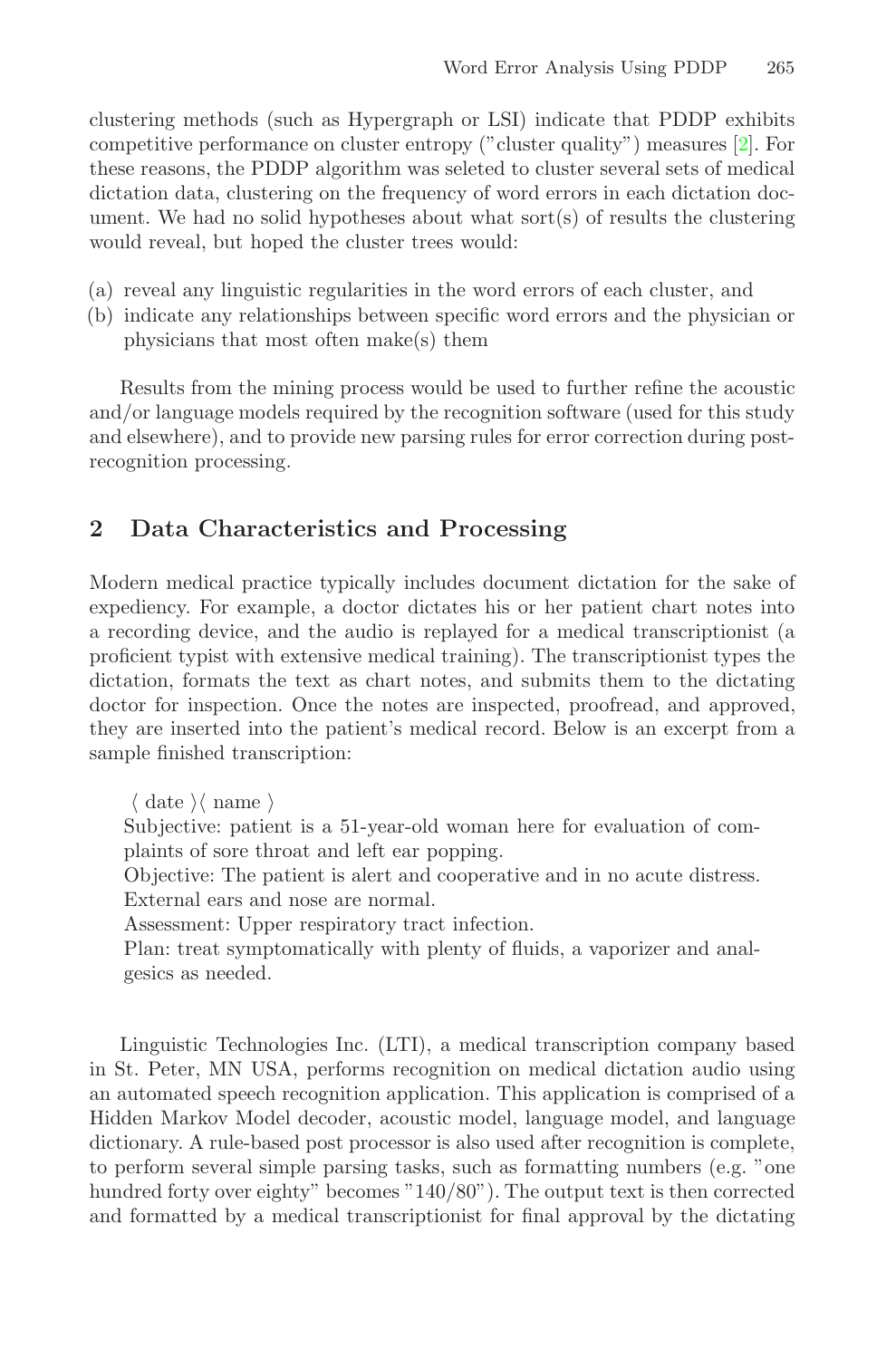<span id="page-3-0"></span>physician. The recognition output, if sufficiently accurate, significantly reduces the medical transcriptionist's workload.

For each of six physicians (henceforth talkers), two hundred finished medical dictations and their corresponding recognition output files were selected. Each set of files was sanitized to remove demographic and time stamp data. Recognition output was conditioned in order to normalize the text (downcase all words, convert numbers and punctuation to text, use standard representations for contractions and abbreviations, etc.). Normalization also included substituting tokens (called TT-words) for common words or phrases (e.g. "TT nad" is substituted for "no acute distress"), words that require capitalization (e.g. proper names) or words that predictably required specific punctuation marks (e.g. "TT yearold" was substituted for "year-old"). Finished dictations were treated using PLAB, a proprietary algorithm developed at LTI for inferring transcription of actual speech from formal transcription [\[5\]](#page-7-2). This process also included text normalization and rendered the finished dictation into a form that conformed accurately to what was actually said in the original dictation audio. For example, the above finished dictation, after sanitizing and PLAB processing, would look like this:

<s> dictating on paragraph TT scolon patient is a complaints of a sore throat and left ear popping period the TT\_patient alert cooperative and in TT\_nad period external ears and nose are normal period TT\_acolon upper respiratory tract infection period paragraph plan colon will treat this symptomatically with plenty of fluids  $\frac{1}{\pi}$  is sympath plants of the sympath plants of the fluid  $\frac{1}{\pi}$ ah vaporizer and analysis as needed period  $\frac{1}{2}$ 

The PLAB output and normalized/sanitized recognition output were then aligned word by word. Alignment errors were then divided into three categories:

- 1. Insertions: words the recognizer inserted that were not in the final dictation (e.g. the software recognized a cough, throat-clearing, or other such utterance as a word).
- 2. Deletions: words the recognizer deleted by mistake, the reverse scenario of an insertion error.
- 3. Substitutions: words the recognizer confused (e.g. "he" and "she" are easily confused).

Here is a sample excerpt from an alignment file, illustrating the three types of errors:

| TT_ocolon  | TT_ocolon  |          |
|------------|------------|----------|
| the        |            | DELETION |
| TT_patient | TT_patient |          |
| is         |            | DELETION |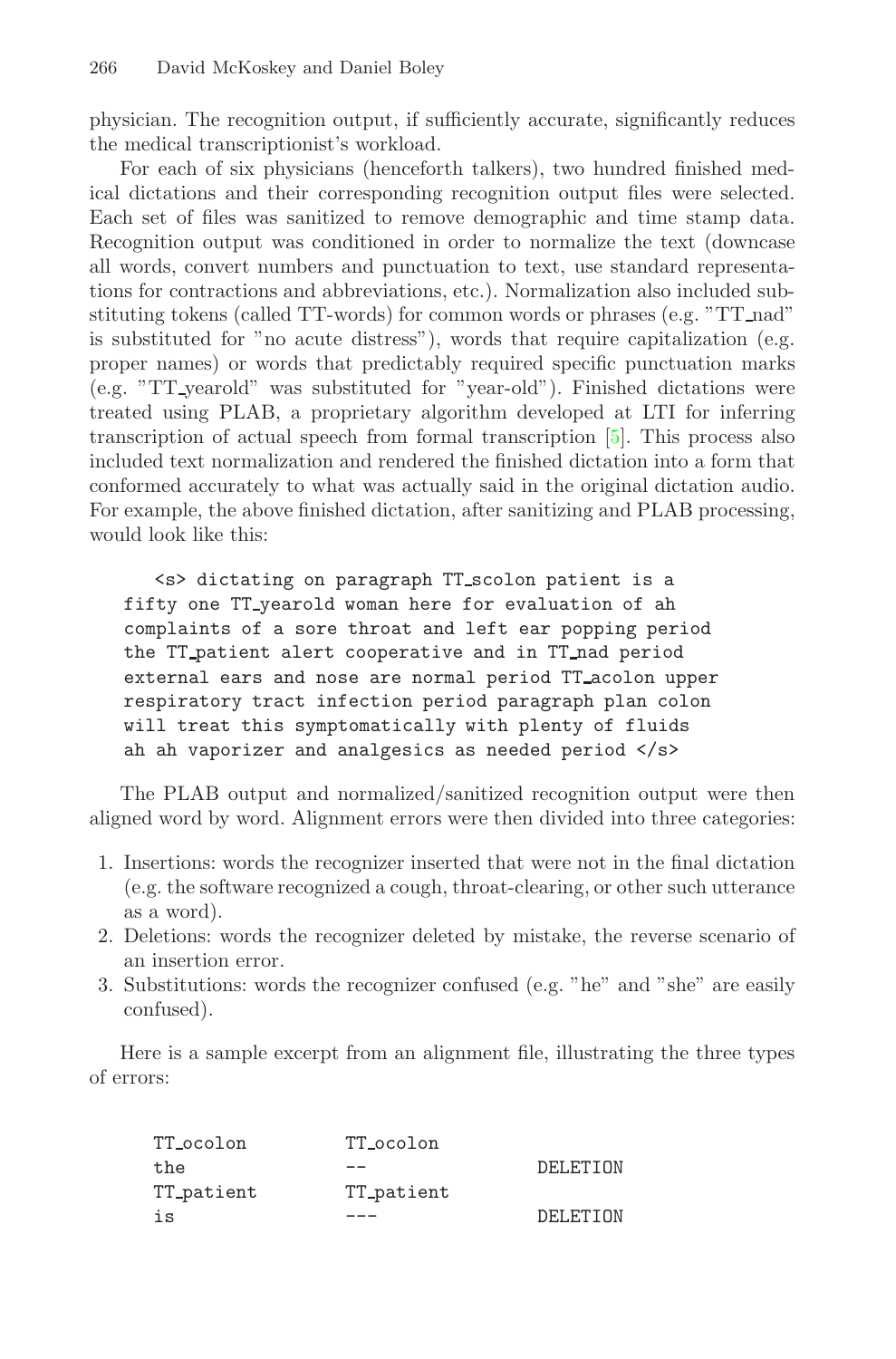<span id="page-4-0"></span>

| alert       | alert       |              |
|-------------|-------------|--------------|
| and         |             | DELETION     |
| cooperative | cooperative |              |
| and         | and         |              |
| in          | in          |              |
|             | no          | INSERTION    |
|             | acute       | INSERTION    |
|             | distress    | INSERTION    |
| TT_nad      | since       | SUBSTITUTION |
| external    | external    |              |
| ears        | ears        |              |
|             |             |              |

A matrix containing counts of each word error by document was created for each error category (insertion, deletion, and substitution). Each matrixwas then clustered using the PDDP algorithm, which separated the documents in each matrix into clusters by word error. Euclidian Norm scaling was used  $[1]$ , and the algorithm was halted after fifty clusters were obtained. Histograms were created for each cluster, indicating the number of documents for each talker in that cluster. The cluster's ten most common word errors were also reported, as indicated by the cluster centroid's ten highest values. If the cluster was split, then the ten highest and ten lowest principle direction word errors were also reported, indicating the word errors with the greatest contribution to the split.

### **3 Results**

Sparsity measures for each matrixwere taken by simply dividing the number of entries greater than zero by the total size of the input matrix. These measures indicated that all input matrices were between 0.15% and 0.72% fill. This is very sparse, which showed that the data and algorithm were a good match. Some clusters showed a high frequency of a single talker's documents, but significantly fewer documents from other talkers, as illustrated in Fig. [1\)](#page-5-0). These clusters showed a relationship between the strongly represented talker and the word errors of that document's centroid. (In Figures [1](#page-5-0) and [2,](#page-5-1) each colored column represents a different talker. The y-axis on the left edge of the graph contains a scale of 0 to 200, the maximum number of documents for any talker.)

Other cluster histograms showed a more equal representation among talkers, indicating that word errors reported by the centroid (and in the centroids of other, similar clusters) were of a more global character, as indicated in Fig [2.](#page-5-1)

#### **3.1 General Characteristics**

Most of the words reported at each cluster and at each split were short words and function words. "Short words" are words that contain only one or two syllables, such as "he" or "she" ("longer words" will refer to words of three or more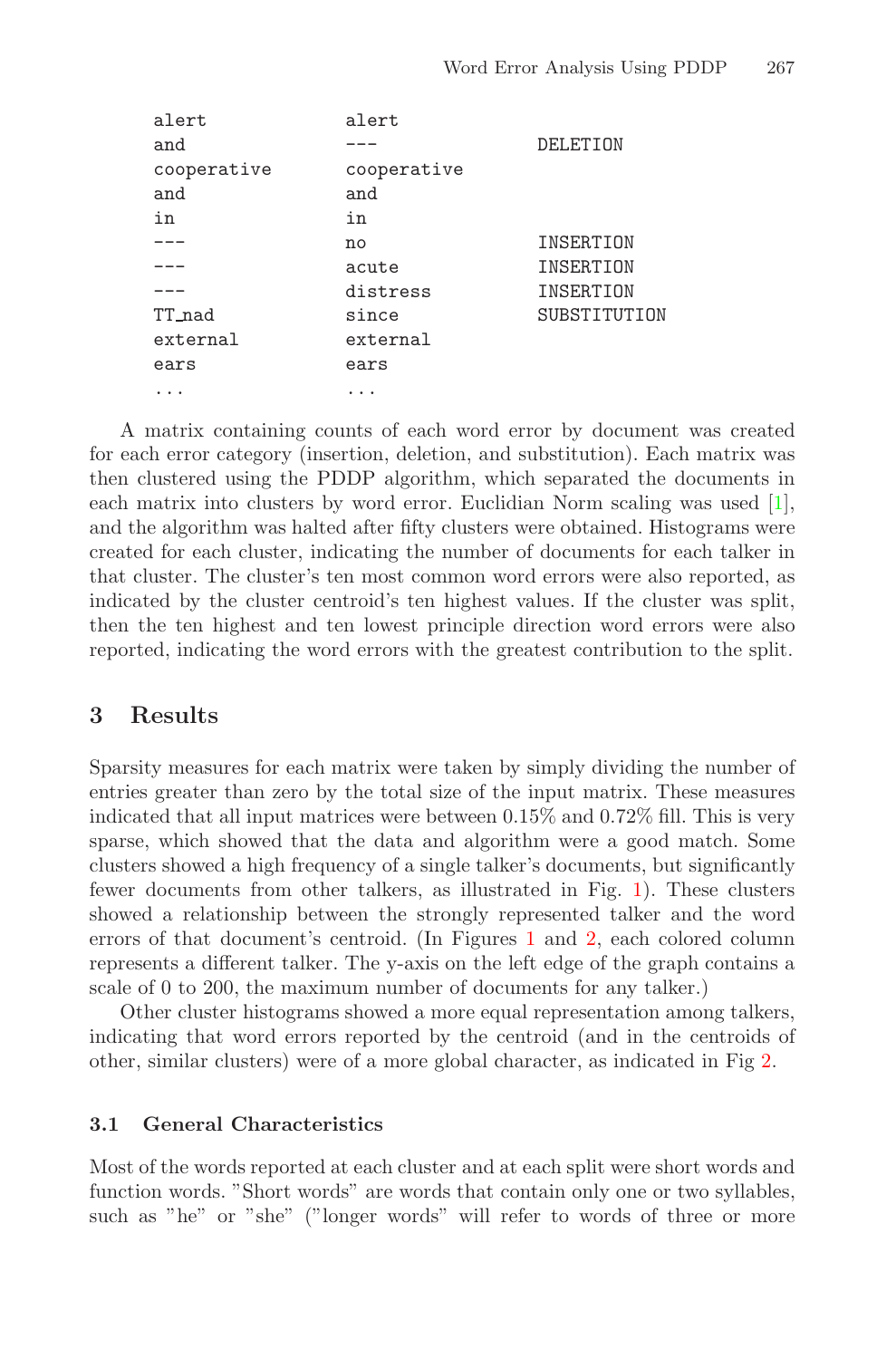<span id="page-5-0"></span>

**Fig. 1.** This cluster and centroid words indicate a strong relationship between a particular talker and particular word errors

<span id="page-5-1"></span>

**Fig. 2.** This cluster suggests that the centroid values are likely global (more ubiquitous) errors

syllables). Function words have little semantic content, but have grammatical function instead, such as determiners ("a", "an", "the"), conjunctions ("and", "or", "but"), copulas ("is", "was", "were") and quantifiers (e.g. numbers). There was a great amount of overlap between these two categories, as most function words are short and many short words are function words.

### **3.2 Vowel Destressing and Cliticization**

Notably, most short word and function word errors contained a destressed vowel. Vowel destressing often co-occurs with cliticization, in which the short word is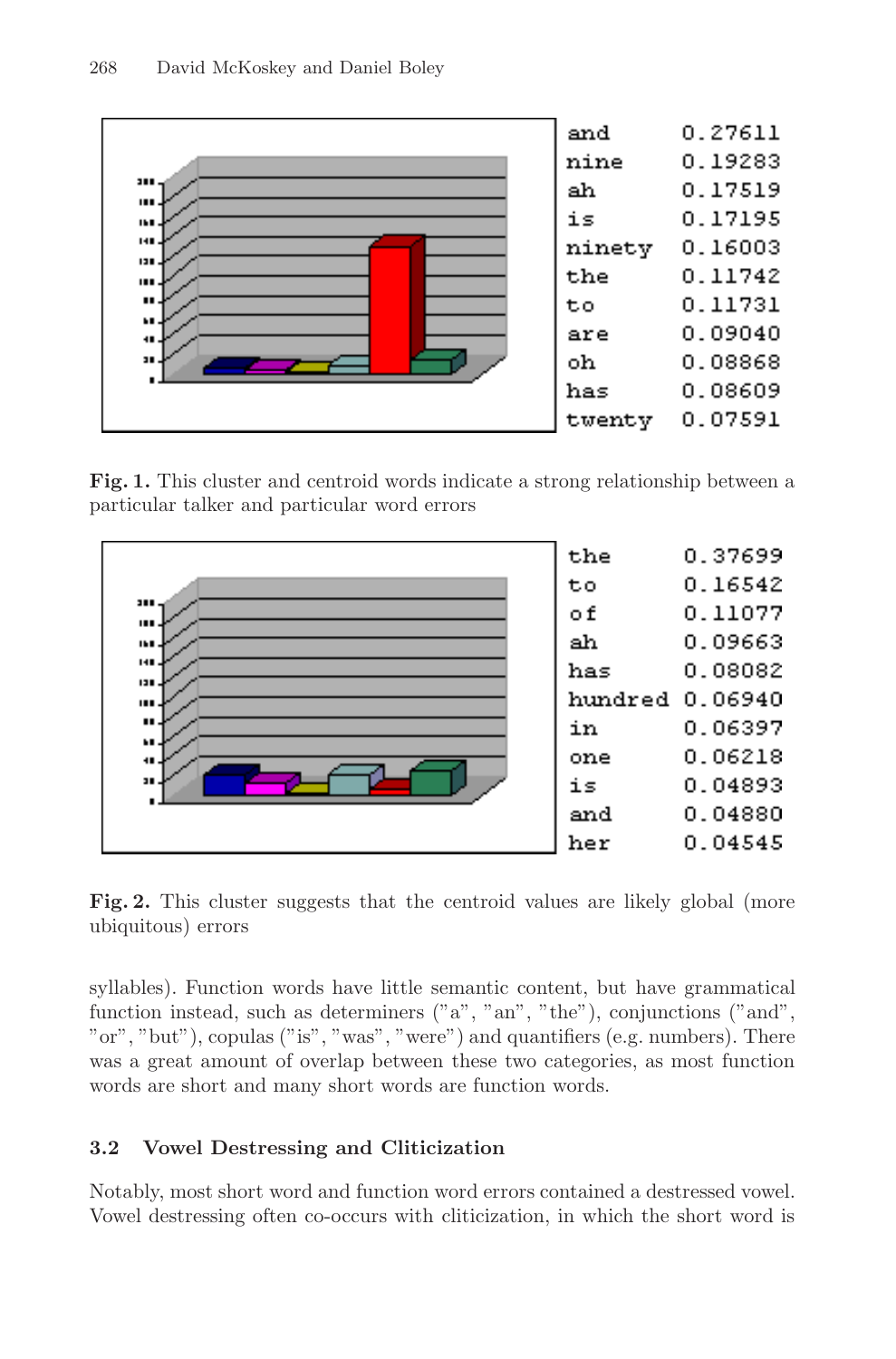"attached" to one of its longer neighbor words. For example, the word "and" in the above excerpt is destressed and cliticized in the phrase "ears and nose": the "a" is destressed and deleted, and the "d" is deleted. The result is an utterance that sounds like "ears anose" or "earsanose" unless spoken very carefully. The recognition software treated most words of this type as noise or filled pauses and discarded them. Vowel destressing and cliticization for short words and function words was common throughout most of the medical dictation examined. While still an unconfirmed hypothesis, we suspect that many destressed words were located near the ends of phrases, a point at which a talker's speech is likely to accelerate.

#### **3.3 Vowel Syncope**

Other clusters showed evidence of vowel syncope, in which unstressed vowel sounds in quickly spoken words are deleted. For example, a talker might signal to the medical transcriptionist the end of one paragraph and the beginning of another simply by saying "paragraph". Even in relatively unhurried speech, though, this word was often said quickly, and in the process, the second and "a" in "paragraph" was deleted. The result was an utterance that sounded like "pair-graph". Said even more quickly, the third "a" was also deleted: "pairgrph". As a result, recognition software misidentified the word containing the syncopated vowel(s), making a substitution error (e.g."oh" for "zero"), or treated the utterance as noise or a filled pause and discarded it, making a deletion or insertion error. Syncope was also ubiquitous throughout the medical dictations examined, though not as common as short word errors.

#### **3.4 Telephony Interference**

Cluster centroids and splits also showed some evidence of telephony bandwidth interference. Words (especially short words) that contained voiceless fricative consonants  $("f", "th", "s", "sh", etc.),$  were easily confused, especially in cases where the fricative carries the greatest amount of word information (e.g. "he" versus "she"). These words were also easily mistaken as noise or filled pauses, though short words more frequently than longer words (words of three or more syllables).

# **4 Discussion / Future Work**

Several conclusions can be drawn from the above results. Firstly, word errors involving short, destressed words and function words are ubiquitous throughout the medical dictations examined with the PDDP algorithm. Most often, these words were confused with other function words, brief periods of silence, background noise, or filled pauses. We hypothesized prior to the study that this was the case, but until now, had no way to easily visualize it. One task for subsequent studies would be to cluster the PDDP tree using a centroid stopping